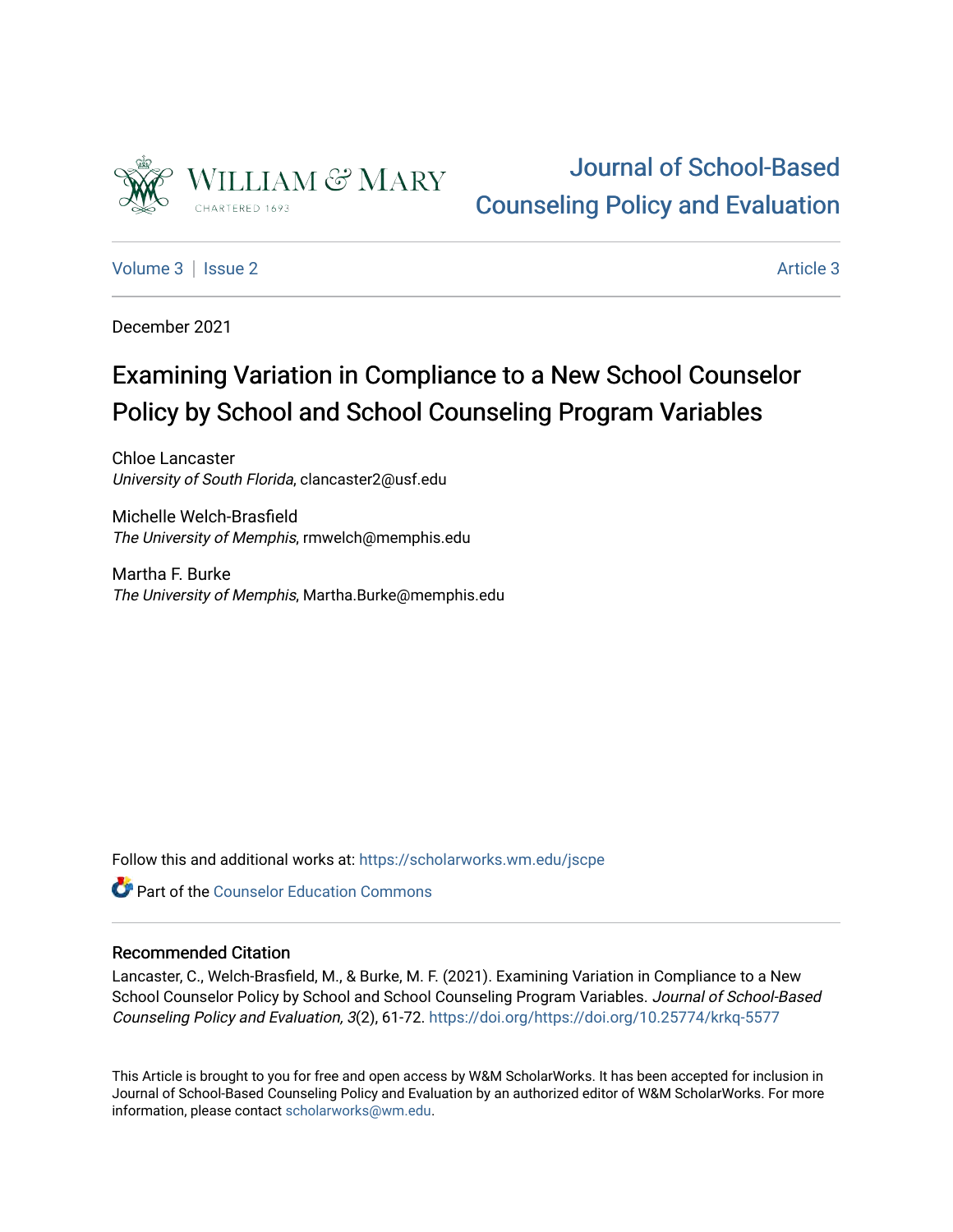## Examining Variation in Compliance to a New School Counselor Policy by School and School Counseling Program Variables

Chloe Lancaster **D** 

University of South Florida MichelleW. Brasfield  $\bullet$  and Martha F. Burke The University of Memphis

## **Abstract**

To address a gap in the research, we conducted a policy evaluation to investigate if a recent state policy change had met its intended goals to decrease school counselor ratios and increase their time with students. Participants included 143 PK-12 public school counselors in one state in the southeastern region of the United States. Results of this statewide study revealed: (a) a decline in ratios pursuant to policy adoption; (b) less non-counseling duties when following the policy; and (c) elementary level school counselors were more likely to meet policy guidelines as compared to secondary school counselors. School counselors who reported that they were not able to implement the policy attributed this to a lack of support. This exploratory study indicates that statewide policy can impact.

*Keywords*: policy, school counselor ratios, advocacy, noncounseling duties

In recent years, under pressure to address the needs of the whole child, improve postsecondary outcomes, and address the nation's mental health crisis, several states have adopted policies that mandate reduced school counselor ratios and, in some instances, more direct time with students (Gagnon & Mattingly, 2016). While the focus of state policy is to reduce school counselor caseloads and non-counseling duties, educational policy researchers have demonstrated that favorable policy alone seldom resolves complex professional issues (Heck, 2004). Of note, local-level policies ensuing from policy change often manifest in narrowly conceived programs and practices informed by available resources and priorities and markedly differ from the policymakers' original conceptualization (Rallis & Cary, 2017). Policy evaluations are conducted to determine the fidelity of policy implementation, with the intent to identify gaps, uncover inequities, and inform ongoing advocacy (Heck, 2004). To date, scholars in the field of school counseling have yet to conduct a formal policy analysis in the states that have enacted ratio realignment.

 In the 2018 school year, the Tennessee Board of Education introduced Policy 5.103 (2017) to reduce counselor-to-student ratios and mandate that school counselors spend 80% of their time providing direct and student support services. Funds to support the hiring of additional school counselors is determined by Tennessee's Basic Educational Program (BEP), which is outlined by the Tennessee Department of Education (TN DOE) as "a funding formula [not budget]. Each school system has the flexibility in determining the most appropriate use of state funds to best meet the needs of the local system" (Tennessee Comptroller of the Treasury, n.d. p.4), and consequently funding for school counselors is left to the discretion of district officers who can elect to hire additional administrators instead of school counselors, based on their perception of their local school needs. Thus, the purpose of this research is to examine if Policy 5.103 met the policymakers' goals to reduce school counselor ratios and increase their time in direct service to students, with the aim that results can be used to steer ongoing professional advocacy and action.

## **Literature Review**

## **Impact of Federal Policy on School Counseling**

The term *policy* is a broad construct that encompasses "rules, regulations, laws, ordinances, court decisions, [and] administrative decisions, generated from both the public and private sector" (Fowler, 2013, p. 5), all of which is intended to promote civic well-being, and not the interests of the policymakers (Rallis & Carey, 2017). Policy studies have shed light on the evolution of educational policy over the past century in response to socioeconomic forces, human rights issues, and human capital demands (Irby et al., 2018). The field of school counseling exemplifies how a profession can be shaped by influential educational policies developed to address the ever-changing demands of school and society (Studer, 2015). Although vocational counselors were a presence in many U.S. high schools since the era of vocational guidance, it was not until the passage of the National Defense Education Act (NDEA) of 1958 that definitively established the contemporary profession of school counseling (Gysbers & Henderson, 2012). The NDEA, passed in response to the existential threat posed by the Russian domination of the space race, provided substantial funding for the hiring and training of school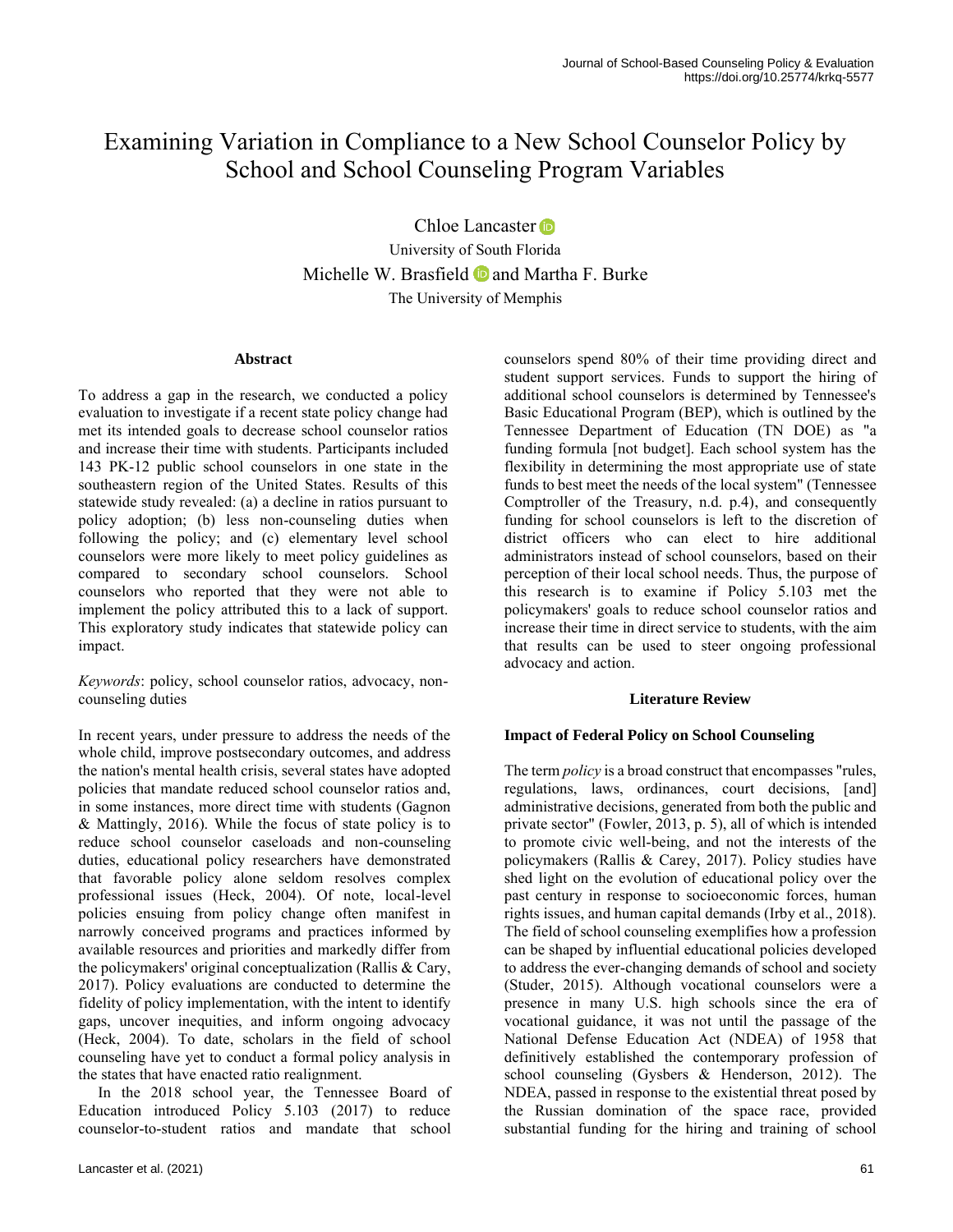counselors, with the intent that school counselors would identify the best and brightest students and guide them to a career in the sciences (Gysbers & Henderson, 2012).

 It would be reasonable to conjecture, based on NDEA's agenda for school counselors' role, that vocational activities would dominate their work. However, since the days of NDEA, school counselors have adapted their roles to fit local context and pressing student needs, and career and postsecondary counseling is only one aspect of school counselors' work along with supporting students' developmental, mental health, and academic concerns (Carey & Martin, 2017). Moreover, education in the United States is primarily a local operation, with both the federal and state governments deferring to state departments of education, which in turn defer to local education agencies (LEAs; Rallis & Carey, 2017). Because local decisionmakers exercise control over how school counselors are deployed, the demands of local constituents and available resources exert the greatest influence over the day-to-day nature of school counselors' work, and overshadow social concerns embodied in policy, such as the need to direct bright students into the sciences (Rallis & Carey, 2017).

## **School Systems and School Counselor Roles**

Discussions of the gap between policy conceptualization and implementation have also shed light on the unintended effects of policy not related to its intended goals (Fowler, 2013; Heck, 2004). Most major pieces of federal legislation from the current or previous century did not mention school counselors, an omission that, according to researchers, has made them vulnerable to unforeseen policy repercussions (Rallis & Carey, 2017). For instance, underfunded provisions of the Individuals with Disabilities Education Act (IDEA, 2004) and Section 504 of the Rehabilitation Act (1973) have resulted in school counselors being designated to time-consuming coordination roles on Response to Intervention (RtI) and 504 teams (Brown et al., 2019). The No Child Left Behind Act's (NCLB, 2001) unilateral emphasis on a school's annual yearly performance, particularly in reading and math, resulted in the devaluation of school stakeholders not directly responsible for delivering the core curriculum (Bemak et al., 2014). In the years following the passage of NCLB, school counselors have been challenged to obtain direct time with their students (Dollarhide & Lemberger, 2006). In turn, school counselors' contribution to school accountability has often been defined on their behalf by administrators, who have, since 2001, consistently relegated them to the role of campus test coordinator (Brown et al., 2019).

 Undoubtedly in the absence of federal policy, the profession of school counseling would not have emerged (Gysbers & Henderson, 2012), yet considerable confusion and misunderstanding encircle their work (Savitz-Romer, 2019). Aside from the nuances of local policy context, differences in school counselor practices have been examined in terms of school variables, with research findings indicating that school counselors in economically disadvantaged (Dimmit & Wilkerson, 2012), rural, and secondary school (Chandler et al., 2018) settings provide fewer comprehensive school counseling services. Additionally, school counselors' position within the school hierarchy can make them susceptible to role diffusion (Perusse et al., 2004). Since the days of vocational guidance, school counselors have been hired, supervised, and evaluated by their campus principals (Gysbers & Henderson, 2012). In general, principals have no formal training in school counseling or knowledge of appropriate roles yet exert considerable influence on how school counselors spend their time (Studer, 2015). While some studies have found that principals value their school counselors and identify school counselor roles consistent with national standards (Zalaquett & Chatters, 2012), other research revealed that most principals continue to believe clerical tasks, including registration and scheduling, maintaining student records, and test administration are central to the purview of school counselors (Perusse et al., 2004).

## **The Emergence of the ASCA National Model**

To offset these pressures and advance the profession, the American School Counselor Association (ASCA) has served as a policy advocate to define school counselors' roles and establish the linkage between appropriate use of school counselors' time and students' achievement (Savitz-Romer, 2019). In 1997, ASCA published the national content standards for students, which outlined developmentally informed student competencies across the domains of career, academics, and personal-social (Campbell & Dahir, 1997). The identification of core school counselor standards was followed by the publication of the ASCA National Model (2003) that provided a blueprint for implementing data-driven, comprehensive school counseling programs (CSCP). The ASCA National Model (2019), currently in its 4th edition, recommends that school counselors spend 80% of their time in direct and indirect service to students, and student ratios do not exceed 250:1. Direct services consist of the core curriculum to address developmental standards and ASCA mindsets, individual student planning, and responsive services, including individual and small group counseling interventions and crisis support. Indirect services consist of referrals and consulting and collaborating with other stakeholders to support student success (ASCA, 2019). Direct and indirect services contrast to those non-guidance activities frequently assigned to the school counselor but not suitable for their role. These have been noted to include substitute teaching, test administration and coordination, processing discipline referrals, and registering students (Gysbers & Henderson, 2012).

 The merit for school counselors' engagement in direct and indirect service is evidenced by several studies that have demonstrated a relationship between the provision of school counselor services and improved student outcomes, across a variety of academic and behavioral indicators, particularly for underrepresented student populations (Cholewa et al., 2015; Davis et al., 2013). As a caveat to positive results, the size of school counselor caseloads is a significant predictor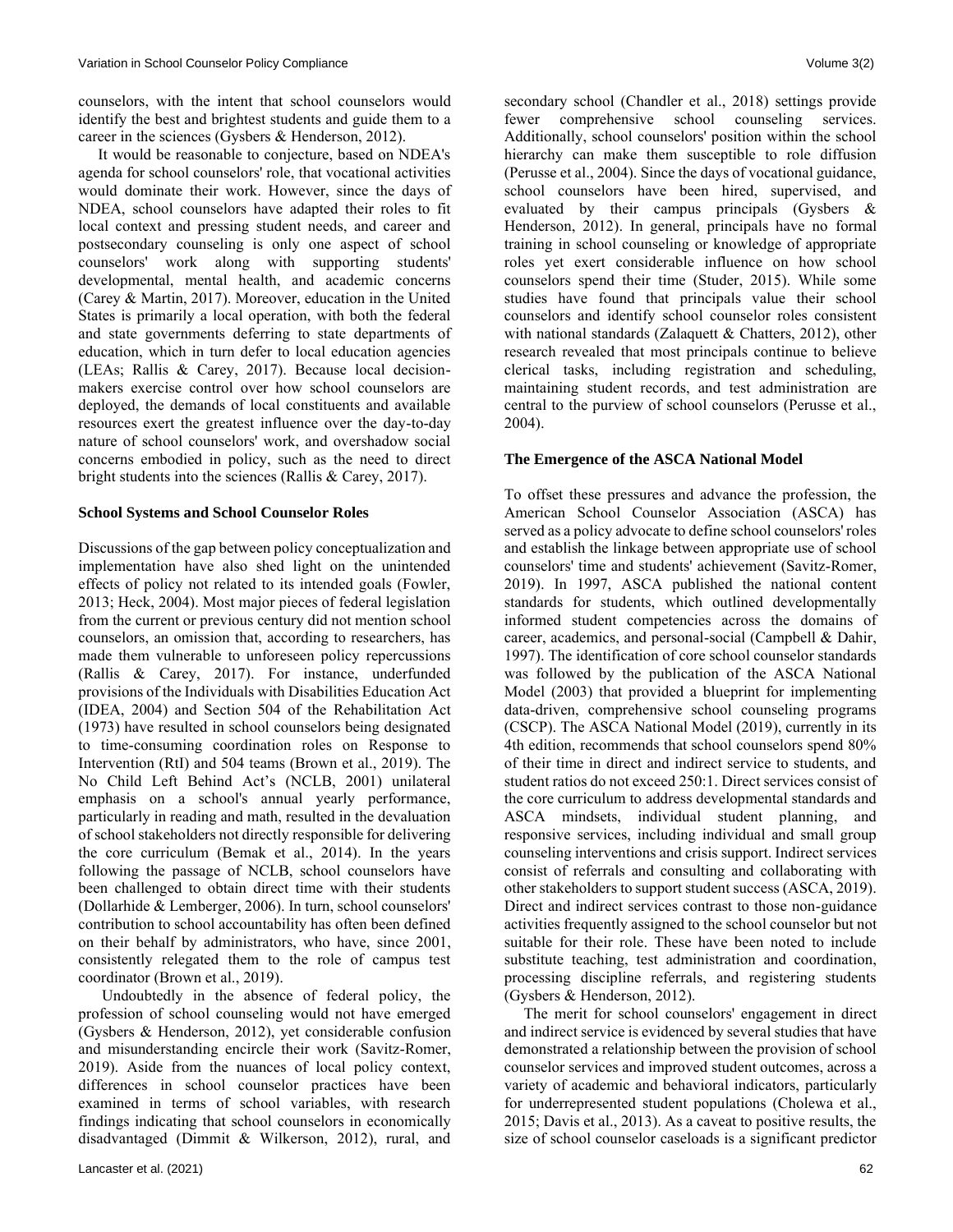of more favorable student outcomes, with research findings indicating that students in schools with lower school counselor ratios experience higher graduation rates, fewer disciplinary infractions, increased academic achievement, and improved interpersonal functioning (Carey & Dimmitt, 2012; Goodman-Scott et al., 2018; Lapan et al., 2012; Parzych et al., 2019).

## **State by State Variation in School Counselor Ratios**

ASCA's efforts to promote appropriate roles and ratios have, over time, positively influenced the policy process at the state level, with over 45 states adopting a comprehensive, developmental, school counseling program model and standards aligned to the ASCA Model. Nonetheless, high ratios continue to impact school counselors' work and, according to researchers, can impact their ability to implement state and national models (Studer, 2015). The National Association of College Admission Counselors (NACAC, 2019) reported the national average school counselor-to-student ratio in the 2014-15 school year was 482:1, with only three states (New Hampshire, Vermont, and Wyoming) maintaining ratios under 250:1. Similar results were found by the Carsey Foundation (Gagnon & Mattingly, 2016), who reported on median ratios due to significant within-state variation in counselor caseloads. Results from their nationwide study indicated only 17.8% of school districts met the ASCA recommendation of 250:1, and states such as Arizona and California experienced ratios over 1000:1. As noted in the report, students in the greatest need of school counseling services were found to have the least access, with low-income minority-serving schools disproportionality impacted by high ratios compared to affluent, majority serving schools (Gagnon & Mattingly, 2016).

## **Recent State Policies to Reduce School Counselor Ratios**

The problem of school counselor-to-student ratios has recently emerged on the agenda of policymakers, with several states enacting legislation and policy that increases student access to the school counselor by addressing ratios and mandating school counselors dedicate the majority of their time to student services (Gagnon & Mattingly, 2016). The backdrop to these measures is a rise in school shootings and adolescent suicide rates, which has raised concern over students' mental health and prompted policymakers to examine students' access to school-based mental health services (Hanna, 2019; Mann et al., 2019). Additionally, the Every Student Succeeds Act (ESSA, 2015) replaced NCLB. The ESSA maintained the rigorous accountability measures outlined in NCLB yet expanded indicators of success to include factors such as college readiness and school climate (Brown et al., 2019). Similar to NCLB, the ESSA does not ostensibly mention school counselors. Nonetheless, the ESSA's recognition of the impact of school climate on student learning and the identification of postsecondary outcomes as a salient benchmark of student success (Brown et al., 2019) has stimulated conversations about the underutilization of school counselors in these critical areas (Savitz-Romer, 2019).

 Educational stakeholders face an increasingly complex set of demands that have, arguably (Savitz-Romer, 2019), opened up a policy window for school counselors to advocate for increased access to students and a decrease of unmanageable caseloads. While it is not possible in this paper to delineate the entirety of state legislative activity relevant to school counselor role and ratio, we believe it's helpful to draw attention to a few notable changes in state laws. In 2013, North Carolina passed General Statute 115C-316.1 to require that 80% of school counselors' time be spent providing a comprehensive school counseling program. In 2017, the Tennessee Board of Education implemented Policy 5.103-School Counseling Model and Standards. Following Tennessee, in 2019, Arkansas passed the School Counselor Improvement Act, and Virginia passed HB 1729. Central to these policies was a reduction in K-12 school counselor-to-student ratios and the requirement that all public-school counselors spend most of their time helping meet students' academic, social, or emotional needs/concerns. The Arkansas Bill included the caveat that school counselors spend no more than 10% of their time on administrative tasks. In California and Arizona, policymakers have begun to furnish districts with the resources to reduce untenable counselor ratios, and in Maine, Oregon, and Pennsylvania, proposed bills aim to decrease counselor ratios and increase their time with students. Finally, in Florida, in the aftermath of the Parkland shooting, Senate Bill 7030 (2019) prioritized mental health in schools and recommended the caseload for school counselors better align with ASCA recommended ratios. Further, the Florida Department of Education now requires all schools to provide at least five hours of mental health education each year to all students.

## **Purpose of this Research Study**

Despite the potential of state policies to relieve ongoing issues related to school counselor ratios and assignment of non-counseling duties, educational policy adjusts to fit the context in which it is implemented (Carey & Martin, 2017; Rallis & Carey, 2017). To date, there is a shortage in the research that has evaluated the impact of specific state policies upon school counselor ratios and duties. In the absence of this knowledge, stakeholders may overlook an opportunity to uncover implementation challenges and solutions during a time when policy windows are more favorable to refocusing resources on the school counseling profession. This policy analysis was conducted to evaluate the impact of Tennessee State Board Policy 5.103 on school counselor ratios and time division. In contrast to data gathered from formal research studies, which is primarily generated for intellectual purposes, policy analysis research findings are intended to be looped back into policy debate and action (Heck, 2004). Thus, we intend the results of this research to provide convincing data to inform advocacy,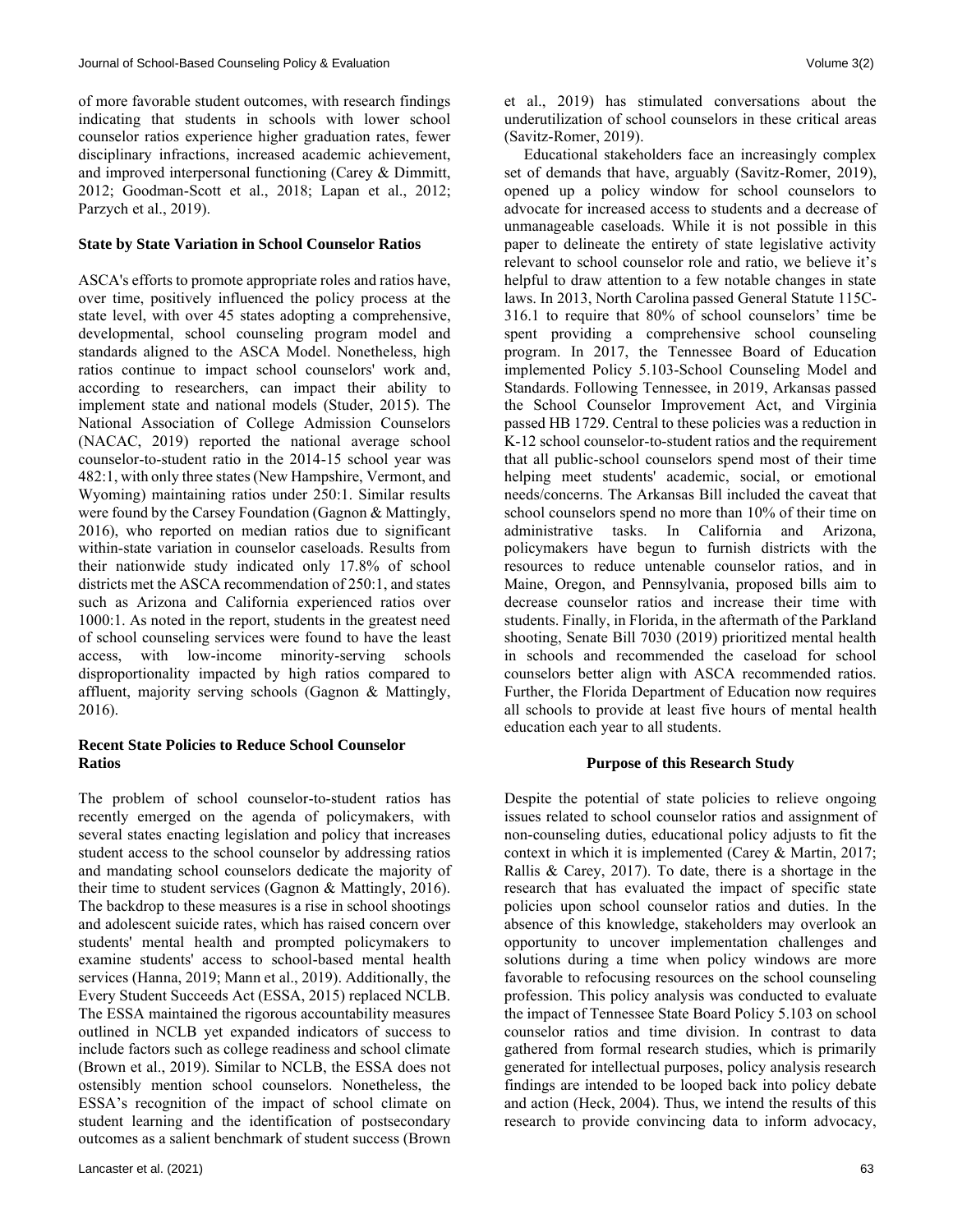steer discourse, and alert policymakers of implementation challenges.

## **The Case of Tennessee**

Policy 5.103 recommends school counselor ratios of 500:1 for elementary grades (K-6) and 350:1 for secondary grades (7-12) and requires counselors to spend at least 80% of their time providing direct and student support services, categories aligned to the ASCA's direct and indirect services, respectively. While the average ratio for Tennessee, reported by NACAC (2019) for the 2015 school year was 339:1, which falls within this target range, analysis of the 10-year trend in school counselor ratios demonstrates no significant ratio declines have occurred since the 2007- 2008 school year. Further, the 339:1 ratio conceals considerable within state variation as, prior to Policy 5.103, many school counselors in high need urban areas faced ratios above 900:1. Nonetheless, the extent to which LEAs follow the specifications of Policy 5.103 may be contingent on local budgetary priorities, as per the BEP, school leaders can request to use funds for additional administrators instead of using funds to meet the rules of Policy 5.103. To examine the policy impact, we posited four research questions:

- 1. Did the school counselor ratios change from the prepolicy year (2017-18 school year) to the post-policy year (2019-20 school year)?
- 2. What percentage of school counselors provided 80% of direct and student support services in the 2019-20 school year? Was the provision of services influenced by school district variables, school counselor ratios, and non-counseling duties?
- 3. What specific non-counseling duties, if any, affect school counselors' ability to meet the 80% guideline?
- 4. What changes occurred due to the policy, and if there were no changes, what reason do school counselors attribute to the lack of change?

## **Method**

## **Study Design**

Policy analysis studies draw from qualitative and quantitative traditions permitting a flexible research approach (Heck, 2004). Within this tradition, policy evaluations specifically examine how policies are integrated into practice and the extent to which they achieved their intended goals (Heck, 2004). We conducted a policy evaluation using survey methodology to poll school counselors from across the state of Tennessee regarding their perceived impact of an educational policy change upon their ratios and time dedicated to direct and student support services. Given the time delay between policy adoption and implementation, we followed educational policy researchers' recommendations to wait a full academic year before conducting the evaluation (Fowler, 2013; Heck, 2004). The shortage in policy research, within the field of school counseling, in addition to the absence of a standardized survey instrument tool based upon the

Tennessee school counselor model, influenced our decision to use an exploratory study design. Exploratory studies are often deployed in social and behavioral sciences to examine relationships between variables when there is limited prior research to warrant the examination of a directional hypothesis (Swedberg, 2020).

## **Measures**

To answer the four research questions, we developed a 50 item survey. To discern change related to policy adoption, we created multiple-choice (dropdown and checkboxes) and some open-ended questions to measure: (a) change in ratios over three years from pre- to post-policy adoption; (b) school counselor adherence to the 80% recommendation (with the options of yes, no, or unsure); (c) notable changes related to policy adoption; (d) if no changes were noted, factors that may have prevented policy adherence. Similarly, multiple-choice and open-ended items were developed to gather information about school counselor demographics (e.g., age, gender, race, education, years of service, and current grades served) and school demographic data (e.g., school size, location, student race/ethnicity, and Title I status), non-counseling, and fair share duties.

 In developing the data collection instrument, we endeavored to follow best practices in survey design (Kalkbrenner, 2021). First, demographic questions were informed by categories aligned to the U.S. Census, Tennessee Department of Education, and inclusive approaches to demographic data collection (Fernandez et al., 2016). Second, to mitigate the occurrence of type two error, the extant literature related to school characteristics, school counselor ratios, and non-counseling duties (Chandler et al., 2018; Dahir et al., 2009; Fan et al., 2019) provided the theoretical underpinning for examining variables that may have affected policy adoption. Third, to refine items and troubleshoot unexpected problems, we conducted a pilot survey in fall 2019 at the state's counselor association conference. The survey pilot produced a completion rate of 73.2% ( $n = 30$ ). The response rate could not be established as we could not determine the total number of school counselors in attendance at the conference. Through item analysis of the pilot results, we noticed missing or ambiguous data on several items. In the original survey, the items querying school counselors about their noncounseling related duties and why their district did not follow the policy recommendation were open-ended. To increase response rates, we used categories provided by participants to create a multiple-selection dropdown item, which allowed respondents to select the non-counseling duties and support personnel they encounter in their work.

## **Sampling Procedures**

Following the pilot study, we recruited participants for this IRB-exempt study through an anonymous Qualtrics link utilizing multiple platforms: The state school counseling association's listserv, social media, respondent referrals, and dissemination via school counseling supervisors.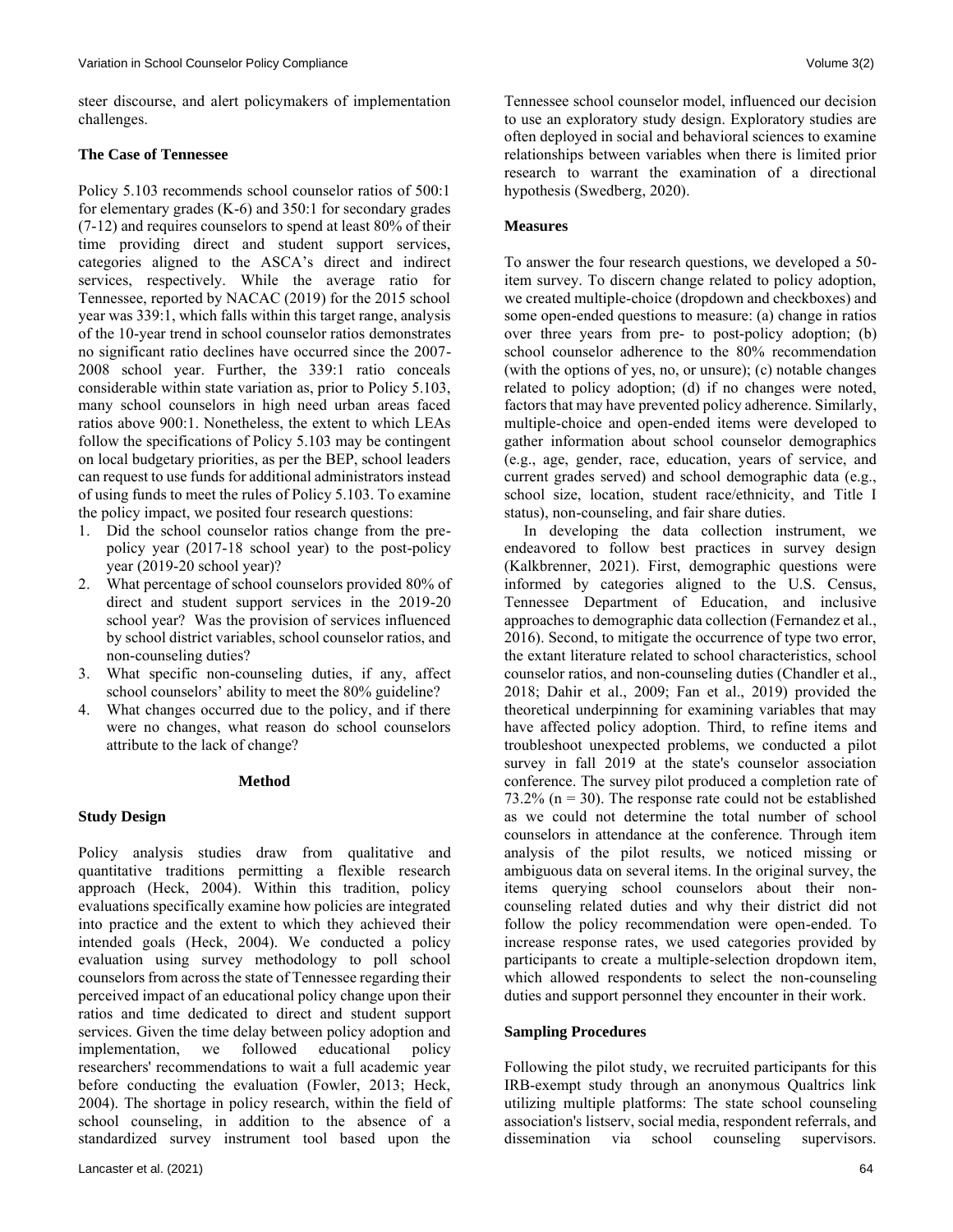Participants were eligible to complete the survey if they were currently employed in a K-12 public school in the state of Tennessee. The second survey had 146 responses, with 116 complete and 30 incomplete responses for a completion rate of 79.5%. Again, the response rate could not be determined due to the sampling procedure.

#### **Sample**

We combined the valid responses from the first survey with the second survey into IBM's Statistical Package for the Social Sciences (SPSS Version 26). During this process we removed several participants from analysis, predominately for reasons associated with missing data. One participant noted that the school was an alternative school and did not include the number of students, as enrollment was revolving. Rather than use a missing value function, we did not include this participant in the analysis regarding school enrollment. The final sample consisted of 143, racially diverse, predominately female respondents (see Table 1). All participants stated that they have earned a graduate degree, with the majority in school counseling  $(n = 116, 81.1\%)$ . Other graduate degrees were: (a) dual program in school counseling and clinical mental health counseling (*n* = 20, 14.0%); (b) clinical mental health counseling  $(n = 4, 2.8\%)$ ; (c) curriculum and instruction  $(n = 1, 0.7\%)$ ; (d) social work  $(n = 1, 0.7\%)$ .

**Table 1 Sample Characteristics**

| <b>Characteristic</b>         | n   | %    |
|-------------------------------|-----|------|
| Age                           |     |      |
| $18-24$ years                 | 1   | .7   |
| 25-44 years                   | 82  | 57.3 |
| 45-64 years                   | 58  | 40.6 |
| 65 years plus                 | 2   | 1.4  |
| Race/Ethnicity                |     |      |
| Black/African American        | 61  | 42.7 |
| Latino/Hispanic               | 1   | .7   |
| White/Caucasian               | 75  | 52.4 |
| Native Hawaiian/Other Pacific | 1   | .7   |
| Islander                      |     |      |
| Other                         | 5   | 3.5  |
| Gender                        |     |      |
| Female                        | 133 | 93.0 |
| Male                          | 10  | 7.0  |
| Note, $N = 143$               |     |      |

#### **Research Analyses**

We completed a post hoc power analysis using the G\*Power 3.1.9.7 statistical software program to determine if our sample size had sufficient power at the .80 level with  $\alpha$  = .05. The results of the analysis indicated that a minimum sample size of 108 was required for our primary analyses, the contingency tables. Given our sample size of 143, this analysis indicates our study has sufficient power to allow for statistical inferences related to the change post policy implementation (Faul et al., 2007). Due to the majority of the data being nominal or ordinal and the non-normal distribution, we analyzed the data using descriptive and nonparametric statistics with  $\alpha$  at .05. Wilcoxon Signed-ranks test, used for comparing the median ranks of two related samples, was utilized to determine the difference between school counselor ratios for the two years under examination (Hinkle et al., 2003). Point-biserial correlation analysis was used in comparing the relationship between one dichotomous variable and one continuous variable (Hinkle et al., 2003). Fisher's exact test, used for two dichotomous variables with random samples and independent observation, was selected instead of Chi-square due to the small sample size (Frey, 2018). We also examined effect size measures to determine practical importance using the following levels recommended by Rea and Parker (1992) for examining nominal data, precedence for which has been established by complementary studies in educational research (see Erickson & Quick, 2017; Kotrlik et al., 2011): negligible  $(0 \leq .1)$ , weak  $(0 \leq .2)$ , moderate  $(0 \leq .4)$ , relatively strong  $(0.4 \le 0.6)$ , strong  $(0.6 \le 0.8)$ , and very strong  $(0.8 < 1.0)$ . In the results, phi  $(\phi)$  signifies the effect size for Fisher's exact test.

#### **Results**

#### **Research Question 1**

Research question 1 examined the change in school counselor ratios prior to and post-policy implementation. School counselors reported their school counselor ratios through incremental levels: level  $1 \le 250:1$ ), level  $2(251-$ 300:1), level 3 (301-350:1), level 4 (351-400:1), level 5 (401-450:1), level 6 (451-500:1), level 7 (501-550:1), level 8 (551-600:1), level 9 (601-650:1), level 10 (651-700:1), level 11 (701-750:1), and level 12 ( $\geq$  751:1). School counselors who reported "Other" or "Unknown" (*n* = 17) as their school counselor ratios were excluded from this step in the data analysis process ( $N = 126$ ). Using these levels as the dependent variable, a Wilcoxon Signed-ranks test indicated that post-policy ratio median  $(Mdn = 4; M = 4.87, SD = 3.42)$ was statistically lower than pre-policy ratio median (*Mdn* = 6;  $M = 6.28$ ,  $SD = 3.71$   $Z = -5.354$ ,  $p < .001$  with a relatively strong negative association ( $\phi$  = -.448). The median range of school counselor-to-student ratios decreased from 451-500 for the 2017-18 school year to 351-400 for the 2019-2020 school year.

#### **Research Question 2**

Research question 2 addressed the percentage of school counselors who provided 80% of direct and student support services in the 2019-20 school year and if services were influenced by school district variables, school counselor caseload, and non-counseling duties. The 11 school counselors who reported that they were unsure if they provided 80% direct and student support services were removed from this analysis  $(N = 132)$ . Descriptive analysis indicates that 77% ( $n = 102$ ) of the sample met the new 80% guideline, whereas  $23\%$  ( $n = 30$ ) did not meet the guideline. To address the second part of the research question, we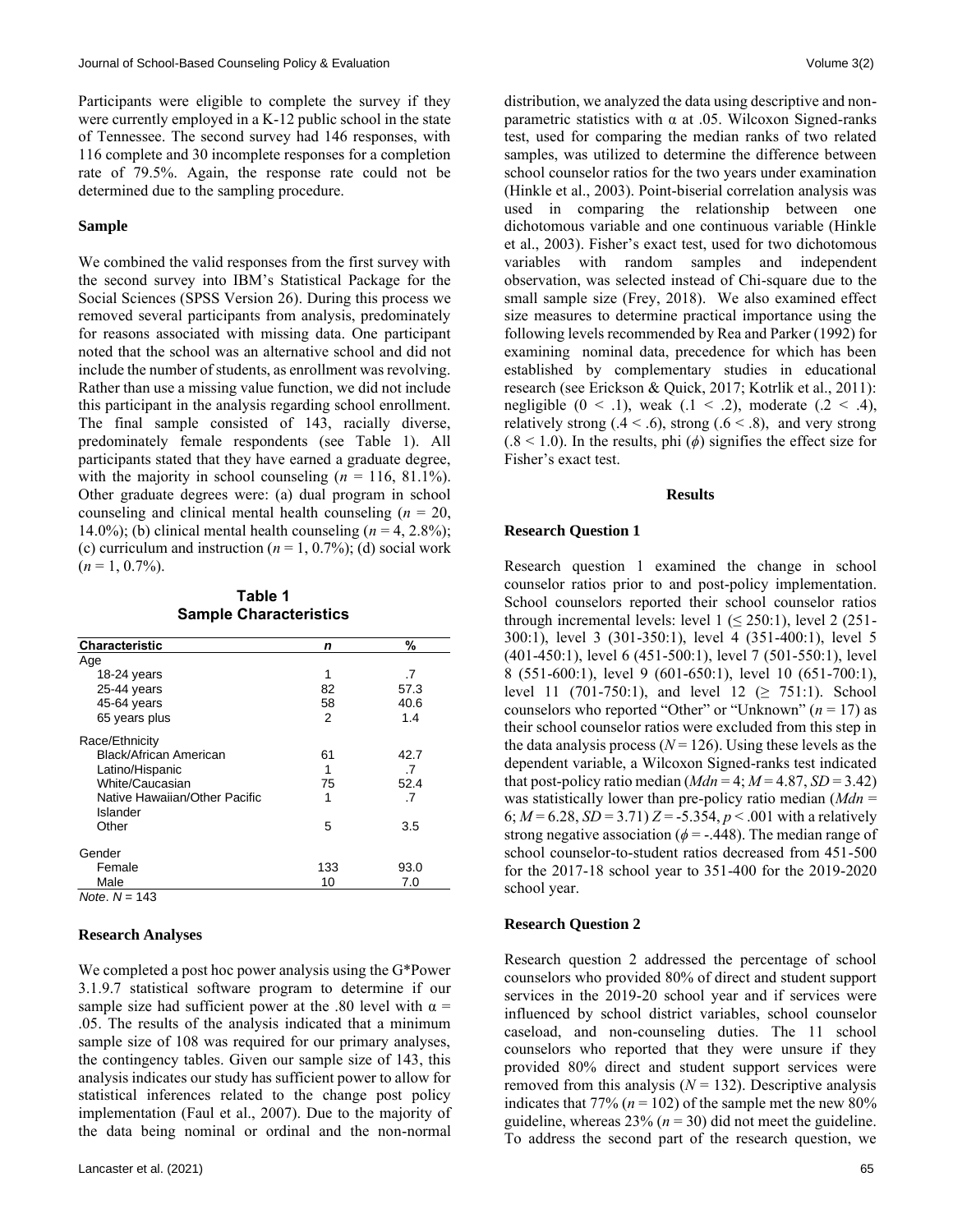examined the relationship between time spent in direct and student support services and: (a) school counselor ratios for the 2019-2020 school year (excluding unknown/other); (b) the percentage of time allocation for non-counseling duties; (c) the number of students enrolled; (d) student race/ethnicity; (e) school grade level (elementary or secondary); (f) percentage of economically disadvantaged students according to Title I status; (g) school location (urban, suburban, or rural). Point-biserial correlation For the third research question, we used Fisher's exact test to examine the relationship between 80% direct and student support services delivery and school counselors' report of the following non-counseling duties: (a) standardized testing coordinator, (b) Section 504 coordinator, (c) RtI coordinator, (d) new student enrollment, (e) attendance monitoring, (f) discipline referral entry, (g) substitute teaching, (h) other duties/tasks. A significant relationship, with moderate negative association, was found between

**Table 2 School Counselors' Non-Counseling Duties for 2019-2020**

|                               | 80% Direct Service Delivery             |      |                                            |      |         |      |
|-------------------------------|-----------------------------------------|------|--------------------------------------------|------|---------|------|
|                               | Definitely No/Probably No<br>$(n = 30)$ |      | Definitely Yes/Probably Yes<br>$(n = 102)$ |      |         |      |
| <b>Non-counseling Duties</b>  | n                                       | %    | n                                          | %    | Φ       | р    |
| Standardized Test Coordinator | 8                                       | 26.7 |                                            | 6.9  | $-262$  | .006 |
| Section 504 Coordinator       | 20                                      | 66.7 | 52                                         | 51.0 | $-132$  | .095 |
| <b>Rtl Coordinator</b>        | 5                                       | 16.7 | 13                                         | 12.7 | $-.087$ | .236 |
| New Student Enrollment        | 6                                       | 20.0 | 9                                          | 8.8  | $-223$  | .016 |
| Attendance Monitoring         | 15                                      | 50.0 | 44                                         | 43.1 | $-.050$ | .358 |
| Discipline Referral Entry     | 8                                       | 26.7 | 10                                         | 9.8  | $-223$  | .016 |
| Substitute Teaching           | 6                                       | 20.0 | 8                                          | 7.8  | $-165$  | .065 |
| <b>Other Duties/Tasks</b>     | 14                                      | 46.7 | 24                                         | 23.5 | $-.207$ | .018 |

*Note*. *N* =132

analysis was utilized to examine the relationship between the time school counselors spend in direct and student support services with the percentage of time allocation for noncounseling duties, the number of students enrolled, and student race/ethnicity. The results indicated a statistically significant negative correlation with a relatively strong negative association between time providing services and non-counseling duties ( $rpb = -.521$ ,  $p < .001$ ), with those school counselors who provide 80% of direct and student support services reporting less non-counseling duties (*M* = 4.58%,  $SD = 6.21$ ) than those who do not spend 80% of their time in direct and student support services (*M* = 21.53%, *SD*  $= 22.00$ ). There was no statistically significant relationship between student enrollment or student race/ethnicity and the provision of direct and student support services. Additionally, to answer the second research question, we used Fisher's exact test to examine the relationship between 80% direct and student support services delivery and four variables: school counselor ratios for 2019-2020, school level, Title I status, and location. A significant relationship with a moderate negative association was found between 80% direct and student support services delivery and school level ( $p < .001$ ,  $\phi = -.324$ ) with elementary school counselors (61.8%) reporting that they were more likely to provide 80% student services than secondary school counselors (32.4%). The other three variables did not have a significant relationship with counselors' report of their ability to provide 80% direct and student support services.

#### **Research Question 3**

80% direct and student support services delivery and serving as standardized testing coordinator ( $p = .006$ ,  $\phi = -.262$ ); new student enrollment ( $p = 016$ ,  $\phi = -0.223$ ); entering disciplinary referrals ( $p = .016$ ,  $\phi = -.223$ ), and other duties/tasks ( $p =$ .018,  $\phi$  = -.207). School counselors with those tasks were less likely to provide 80% direct and student support services. Although not related to engaging in 80% of appropriate services, a large number of school counselors reported serving as Section 504 coordinators (*N* = 72, 54.5%). This information is included in Table 2.

#### **Research Question 4**

Research question 4 examined changes that occurred due to the policy. If no changes were indicated, school counselors were asked to identify the underlying reason(s). Almost onehalf of the school counselors reported that they did not experience any noticeable change in their roles and responsibilities subsequent to the policy taking effect; however, of these, approximately one-fourth of the school counselors who provided 80% direct and student support services reported that they already had a comprehensive school counseling program (CSCP) in place before the policy. Additional reported reasons accounting for the absence of change included: (a) insufficient funds ( $n = 10$ , 7.6%); (b) BEP funds allocation  $(n = 4, 3.0\%)$ ; (c) lack of support (*n* = 15, 11.4%), and (d) other (*n* = 10, 7.6%). A significant relationship, with a moderate negative association, was found between the school counselors' ability to provide 80% direct and student service delivery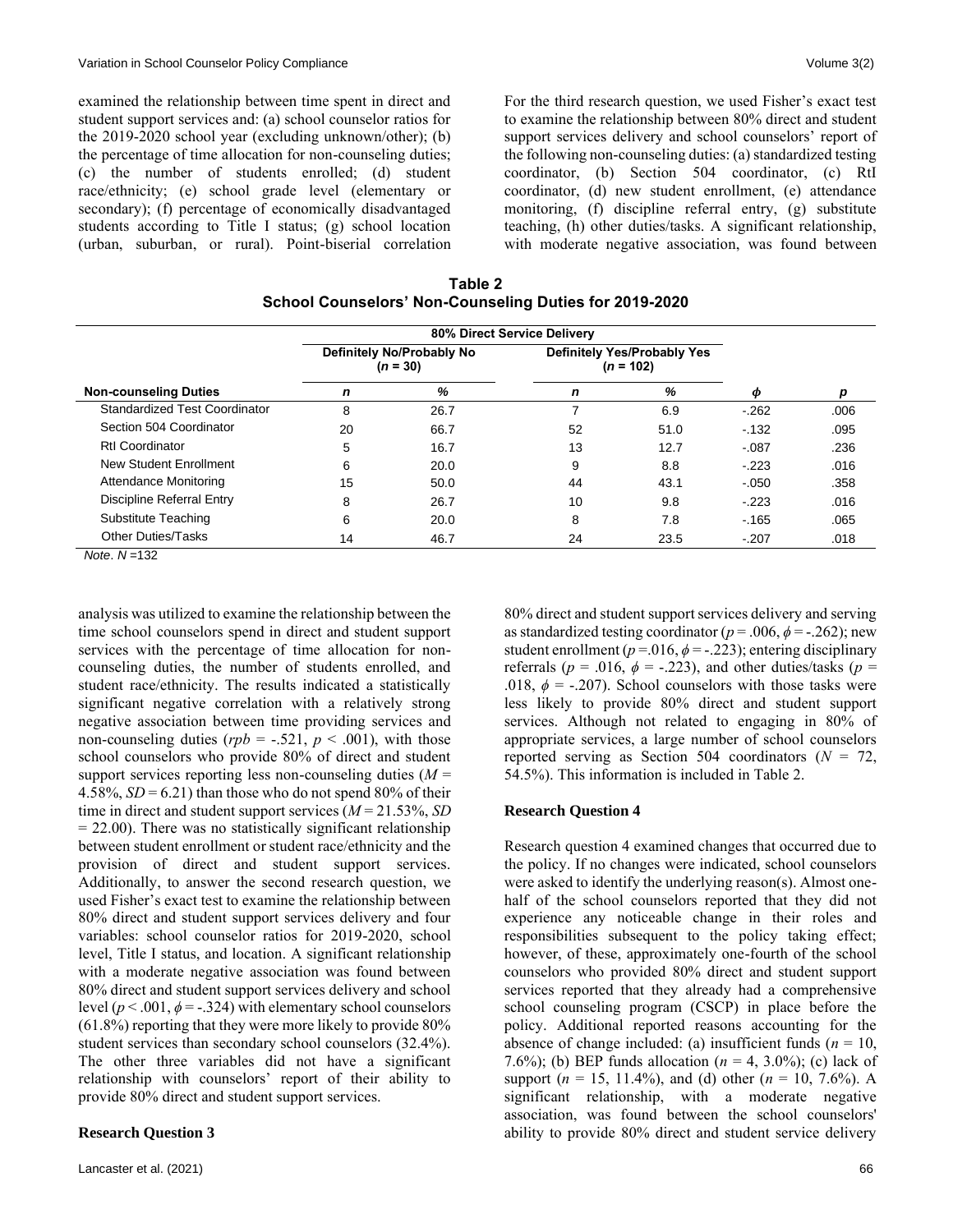|                                            | 80% Direct Service Delivery             |      |                                            |      |                      |      |
|--------------------------------------------|-----------------------------------------|------|--------------------------------------------|------|----------------------|------|
|                                            | Definitely No/Probably No<br>$(n = 30)$ |      | Definitely Yes/Probably Yes<br>$(n = 102)$ |      | Total<br>$(n = 132)$ |      |
| <b>Removal of Duties</b>                   | n                                       | %    | n                                          | %    | n                    | %    |
| <b>Standardized Testing</b><br>Coordinator | 6                                       | 20.0 | 30                                         | 29.4 | 36                   | 27.3 |
| Section 504<br>Coordinator.                |                                         | 0    | 4                                          | 3.9  | 4                    | 3.0  |
| <b>Rtl Coordinator</b>                     |                                         |      |                                            | 8.8  | 9                    | 6.8  |
| Other                                      |                                         |      | 8                                          | 7.8  | 8                    | 6.1  |
| <b>Increase Other Duties</b>               |                                         | 16.7 | 12                                         | 11.8 |                      | 12.9 |
| No Change in Duties                        | 15                                      | 50.0 | 47                                         | 46.1 | 62                   | 47.0 |
| Reason No Change                           |                                         |      |                                            |      |                      |      |
| Already CSCP                               |                                         | 0    | 24                                         | 23.5 | 24                   | 18.2 |
| <b>Insufficient Funds</b>                  |                                         | 6.7  |                                            | 7.8  | 10                   | 7.6  |
| <b>BEP Allocation</b>                      |                                         | 0    |                                            | 3.9  | 4                    | 3.0  |
| Lack of Support                            |                                         | 26.7 |                                            | 6.9  | 15                   | 11.4 |
| Other                                      |                                         | 10.0 |                                            | 6.9  | 10                   | 7.6  |

**Table 3 District/School Response to Policy**

*Note*. *N* = 132

and the report of lack of support ( $p = .006$ ,  $\phi = -.262$ ). All other Fisher's exact tests were insignificant. Regarding changes that occurred post-policy, participants indicated the removal of the following duties: (a) standardized testing coordinator  $(n = 36, 27.3\%)$ ; (b) Section 504 coordinator  $(n)$  $= 4, 3.0\%$ ; (c) RtI coordinator ( $n = 9, 6.8\%$ ); (d) other noncounseling duties  $(n = 8, 6.1\%)$ . Conversely, some school counselors  $(n = 17, 12.9\%)$  reported an increase in other responsibilities since policy implementation, although the nature of these new duties was largely unspecified. There were no statistically significant differences between the removal of these duties or the increase in other duties in relation to school counselors' ability to dedicate 80% of their time to direct and student service activities. This information is included in Table 3.

#### **Discussion**

Although a causal relationship cannot be inferred between the policy and school counselor ratios, we did find a statistically significant decrease in ratios one year following policy adoption. Undoubtedly this is a positive finding, given the research suggesting a salutary effect of lower school counselor caseloads upon student success across the social-emotional, academic, and career domains (Lapan et al., 2012). The purpose of Policy 5.103 was to protect school counselors from non-counseling duties and ensure that they would spend 80% of their time in direct and student support services delivery. As indicated by the results of research question 2, most of our participants spent 80% of their time in the provision of direct and student support services. Once again, this provides correlational evidence that Policy 5.103 has succeeded, in part, in meeting its intended goals not only to decrease ratios but also to improve students' access to their school counselor. Since we did not collect data on prepolicy service delivery, we cannot claim a causal relationship between policy adoption and appropriate use of school counselors' time. Interestingly, we found no relationship between caseload size and the provision of direct and student support services. Similarly, we found no relationship between school size and school counseling service delivery. Since we did not collect data on student outcomes, we cannot draw conclusions about school counseling programs' effectiveness in relation to participants' caseload or school size.

 Perhaps more telling is the inverse relationship between non-counseling duties and school counselors' provision of direct and student support services. Specifically, school counselors' capacity to provide students services was significantly related to serving as test coordinator, entering discipline referrals, enrolling new students, and other duties/tasks not specified in the survey instrument. The results of our study provide evidence to suggest that test coordination, along with discipline and enrollment duties compromise school counselors' ability to adhere to a statemandated policy, and, arguably, the provision of services outlined by ESSA, since school counselors saturated by excessive administrative tasks have less time to support the affective factors of learning that undergird student success. Interestingly, secondary school counselors indicated that they were less likely to provide 80% direct and student support services delivery than elementary school counselors. This resonates with the results of previous research findings that suggest secondary school counselors are more likely to engage in non-counseling activities (Fan et al., 2019).

 Although not related to the ability to provide students' services, a large number of school counselors in our sample served as Section 504 coordinators and attendance monitors. School counselors' roles in these areas are complex. The ASCA has published position statements on appropriate school counselor roles in service to students with disabilities (ASCA, 2016) and analyzing attendance data and implementing interventions that address student attendance is in alignment with CSCP (Goodman-Scott et al., 2019). In this respect, Section 504 and attendance duties are not inherently in opposition to appropriate role functioning; rather, they become problematic when school counselors are expected to fulfill low-level administrative duties, such as data entry, that can accompany these roles.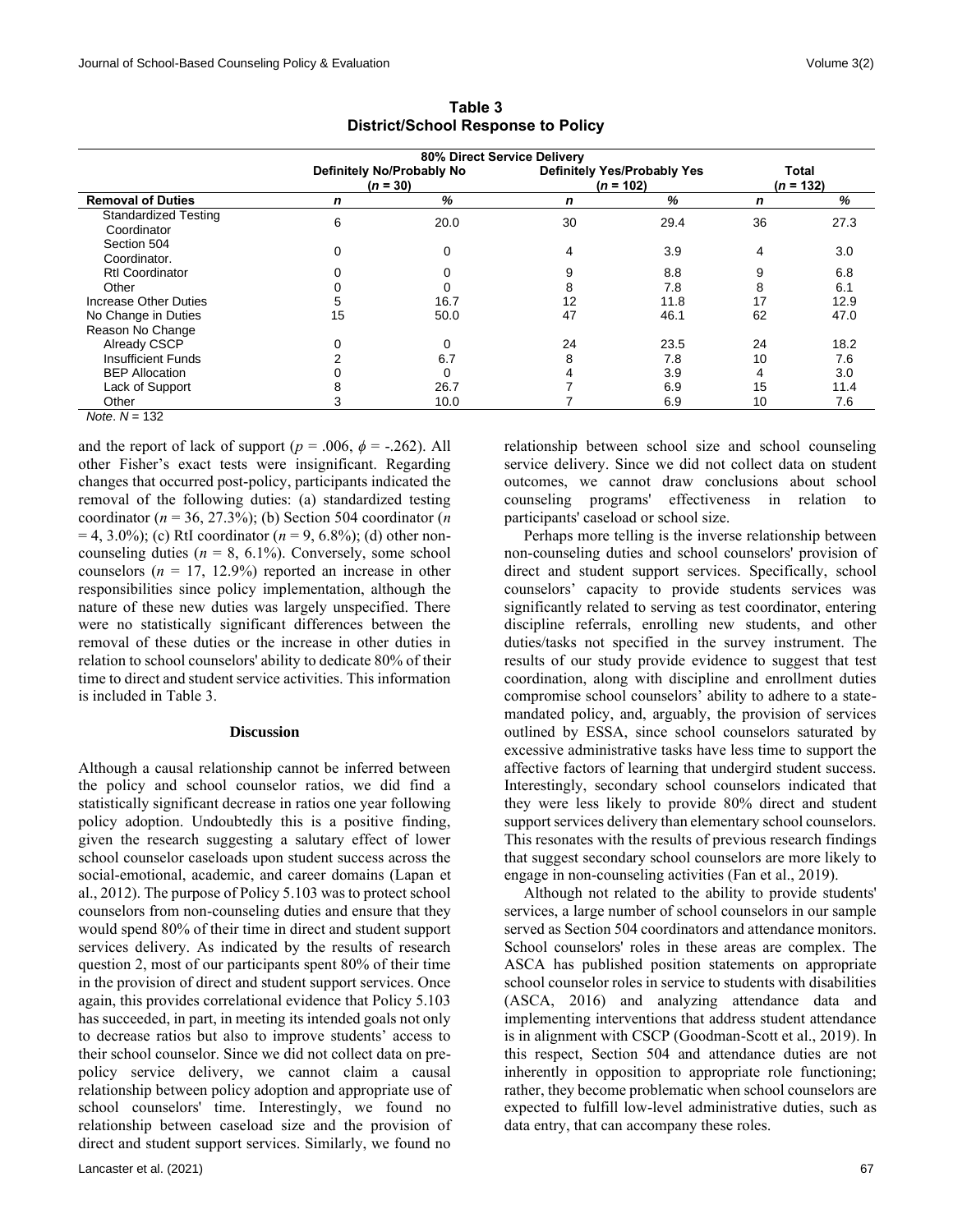Research question 4 examined descriptive categories associated with perceived changes, or lack thereof, related to Policy 5.103. Over 50% of the sample indicated no discernible change post-policy adoption. Further, approximately 25% of our sample suggest no need for role changes since they already implemented a CSCP. Out of the population who indicated that change had occurred, a promising 27% had been released from test coordination duties. Nonetheless, a salient factor among those school counselors who did not meet the target time in direct and student support services was a lack of support for their school counseling program. This finding underlines the notion that a supportive school administration is instrumental in the implementation of a CSCP (Gysbers & Henderson, 2012). While the removal of the test coordinator was not associated with the provision of 80% direct and student support services, the development of a CSCP takes both time and professional development. One could conjecture that those school counselors whose test coordination duties were recently rescinded are in the process of rebuilding their program and rearticulating their roles and relationships, which given sufficient time, will facilitate an increase in direct and student support services.

## **Considerations for Policy Development and Advocacy**

The findings of policy research are intended to inform and shape the agenda of policymakers, yet researchers and policymakers are often discussed as disconnected communities (Garcia, 2018). Policymakers, for instance, struggle to find relevance in academic work characterized by elongated literature reviews, complex methods, nuanced findings, and esoteric language, and in turn seldom pay attention to academics' expertise in matters affecting public policy. Thus, as the subset of school counseling research focused on policy emerges, scholars will be challenged to bridge the research-policy gap. A goal of this study was to stimulate complementary studies in those other states that have also enacted ratio and role realignment, yet the influence of policy research, including this study, is inherently limited by its academic structure and vernacular. To address the barriers associated with the utility and reach of policy research, we encourage researchers to follow the recommendations outlined by Garcia (2018).

 First, researchers should keep in mind that policymakers want to know how the results of research apply to their constituents (Garcia, 2018). Thus studies, such as this one, which utilize state-level samples may have a greater influence upon state policy, as results are more applicable to policymakers' contexts. Second, when policymakers solicit expert perspectives, academics do not occupy a privileged position; instead, they are more likely to seek input from intermediatory organizations (IOs), inclusive of professional associations, school reform organizations, think tanks, and foundations (Garcia, 2018). With this in mind, researchers are encouraged to form partnerships with IOs as a mechanism to increase the visibility of their research in those forums, more likely to be accessed by policymakers. Third, because policymakers prefer research that is written in plain language and easy to apply, in addition to composing academic manuscripts, policy researchers should plan to translate their research in a manner accessible to a novice-level research consumer. Following these suggestions, we produced a 1-page fact sheet summarizing our major findings, which interested stakeholders could efficiently read. Through our partnership with an IO, our state school counselor association, we posted the document on their website. Moreover, the document has been used by the state school counselor association as a tool to educate and negotiate for policy adherence in multiple advocacy contexts with policymakers, their staffers, and the DOE.

 From the perspective of policy analysis studies, we conducted this study in a relatively short time frame following adoption, which precluded us from conducting correlational analyses to examine the relationship between those school counseling programs compliant with policy 5.103 and student success indicators. Although we endeavored to increase the readability of our research and partnered with an IO with whom our state policymakers are more likely to interact, this study did not investigate a relationship between school counselor ratios and student services with student achievement. Nonetheless, impressive data has emerged from Colorado, which in 2008 passed House Bill 08-1370-School Counselor Corps Grant Program (SCCGP), intended to decrease school counselor ratios in highly diverse, economically disadvantaged schools. At the two-year threshold, following funding, SCCGP schools consistently witnessed a decline in dropout rates and a corresponding increase in graduation rates and postsecondary enrollment (Colorado Department of Education, n.d.). Moreover, by comparing outcome data of SCCGP schools to non-funded schools and identifying the cost savings of the program to both school and society, new SCCGP cohorts have been added each year since program inception (Colorado Department of Education, n.d). Furthermore, Colorado School Counselor Association served as an instrumental policy advocate and informant during the policy formulation process and once again provides evidence of the value of partnerships between policy research and IOs. Although the role of university academics in producing the research is unclear, Colorado's case demonstrates the primacy of conducting policy research that provides a linkage between investment in school counselors and school counselor-led programs with high impact student outcomes most relevant to policymakers.

## **Limitations**

While a flexible tool for gathering data from large, geographically dispersed populations, survey research has several limitations applicable to the study design and results. First, survey data relies on self-reported data, susceptible to respondents' tendency to distort responses in a favorable direction (e.g., social desirability). Second, surveys seldom yield data about the context of social life and can be a superficial tool to gather data on complex topics. To a certain extent, our survey lacked depth due to the utilization of multiple-choice and dropdown responses. While this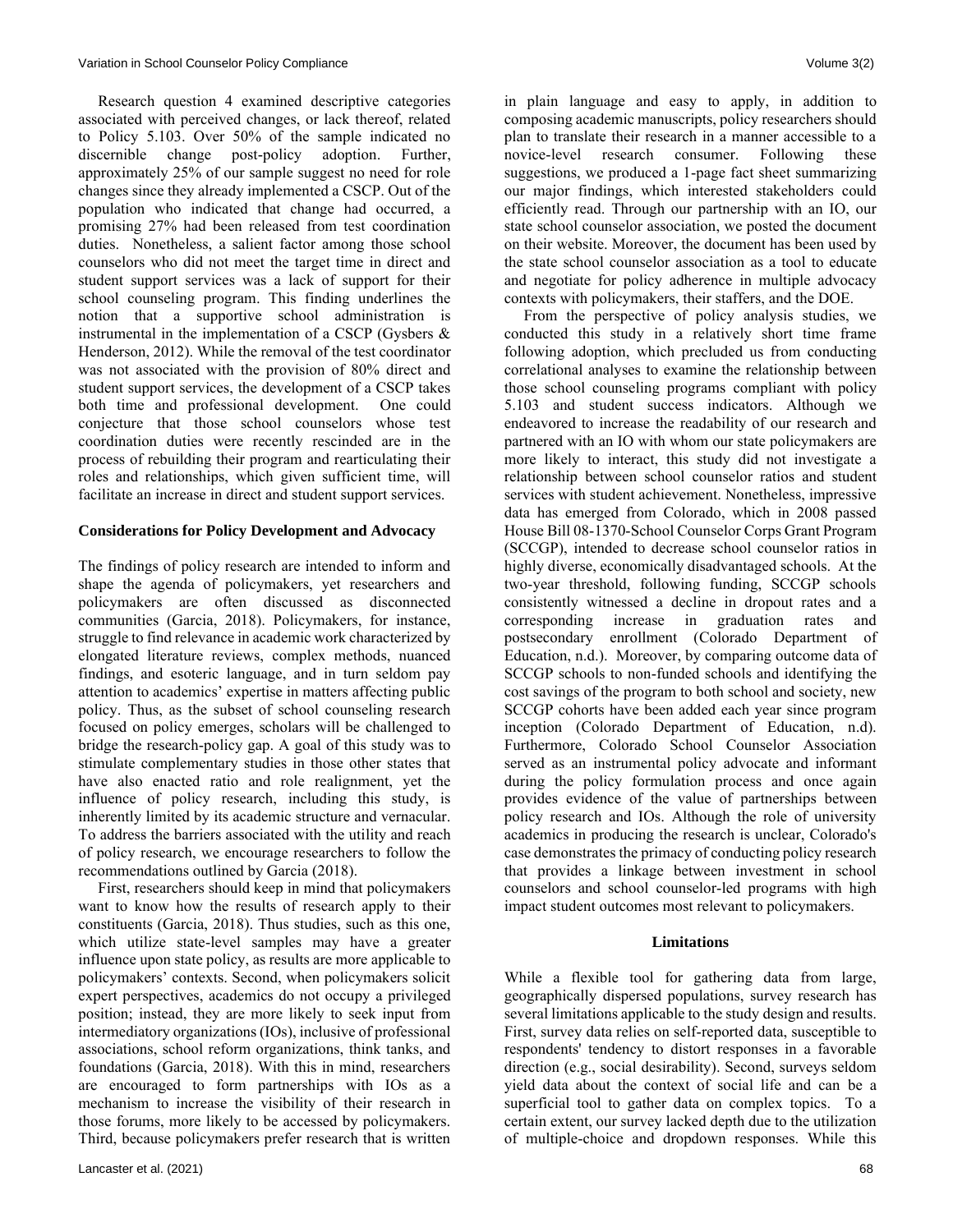design choice increased completion rates, it precluded the gathering of rich qualitative data. Nonetheless, we did provide "other" as a response option to many items, in addition to the opportunity for respondents to qualify this answer in a text box. Unfortunately, the preponderance of respondents who selected this choice did not specify the nature of this category, in turn limiting its value as a standalone variable for data analysis. Further, although we collected data on school variables such as size, demographic make-up, and SES, we know very little about how school and community culture mediated policy adoption. Finally, the survey was not sensitive to internal counselor variables, such as role diffusion or burnout, which may compromise their ability to respond to the policy change.

 Since we deployed a purposive sampling procedure, we recognize that we could have continued to recruit participants after initial data collection. However, to control for the influence of time upon policy implementation, we terminated data collection after a 4-week response window. As a consequence of our small sample, we combined the middle school and high school responses into one variable, secondary; yet middle school has 6th grade, which is sometimes considered elementary. While the sample was large enough to find some significant results, it was a small percentage of the total population of public-school counselors in Tennessee, estimated to be over 2,000 school counselors (Tennessee Department of Education, 2021). A larger sample would have increased the generalizability of findings, as well as impacted the significance levels and practical importance of the results. Despite the multiple noted limitations of the survey tool and sample, our findings are valid to the extent they correspond to previous studies that have identified factors that adversely affect school counselors' time (Chandler et al., 2018; Dahir et al., 2009; Fan et al., 2019), and thus present some evidence of concurrent validity.

 In regard to the data analysis, interpreting correlations on a small sample of the population needs to be performed cautiously due to the possibility of sampling error. Additionally, point-biserial correlation can be impacted by the dichotomous nature of one of the variables, which constrains the variability of the results (Hinkle et al., 2003). Nonetheless, correlational analyses of ordinal and nominal variables in small-scale research are consistent with our exploratory design, insofar as results provide preliminary evidence that the variables examined share some type of relationship, and merit follow-up research. For instance, future researchers could create a standardized instrument, informed by our pilot results, and utilize regression analysis to estimate the predictive power of the independent variables (e.g., non-counseling duties, school support) relative to the dependent variables (e.g., time spent in direct and student support services).

#### **Conclusion**

Policy 5.103 was introduced at a time when the needs of school populations are more acute than ever: School leaders must address the exigencies of school accountability, close the achievement gap experienced by historically marginalized groups, address the needs of the whole child, reduce instances of bullying in an ever-complex digital environment, and attend to students' declining mental health issues, all while fostering fruitful postsecondary outcomes. In this climate, school counselors are an indispensable resource, yet their potential contributions are often unrealized due to an excessive delegation of non-counseling duties. The results of this study yielded promising data to indicate that subsequent to a state policy change, school counselor ratios declined, and rates of direct and student support services may have increased. Nonetheless, our findings echo what educational policy researchers identify as the uneven adoption of educational policy from the state to the local level, with a lack of support cited as a salient factor underpinning no change at the district level.

#### **Author Note**

Chloe Lancaster, Department of Leadership, Policy, and Lifelong Learning, University of South Florida. Michelle W. Brasfield, Counseling, Educational Psychology, & Research, the University of Memphis. Martha F. Burke, Counseling, Educational Psychology, & Research, the University of Memphis. Correspondence concerning this manuscript should be addressed to Chloe Lancaster, Department of Leadership, Policy, and Lifelong Learning, University of South Florida, 422 E. Fowler Ave, EDU 105, Tampa, FL 33620 (email: [clancaster2@usf.edu\)](mailto:clancaster2@usf.edu).

#### **Disclosure Statement**

No potential conflict of interest was reported by the authors.

#### **Funding**

The authors received no financial support for the research, authorship, and/or publication of this article.

#### **ORCID**

Chloe Lancaster **1** [0000-0001-5982-6497](https://orcid.org/0000-0001-5982-6497) Michelle Welch Brasfield  $\Box$  [0000-0002-6167-7520](https://orcid.org/0000-0002-6167-7520)

#### **References**

- American School Counselor Association. (2003). *The ASCA national model: A framework for school counseling programs.* Author.
- American School Counselor Association. (2019). *ASCA national model: A framework for school counseling programs (4th ed.).* Author.
- American School Counselor Association. (2016). *ASCA position statements*: *The school counselor and students with disabilities*. [https://www.schoolcounselor.org/asca/media/asca/Po](https://www.schoolcounselor.org/asca/media/asca/PositionStatements/PS_Disabilities.pdf) [sitionStatements/PS\\_Disabilities.pdf](https://www.schoolcounselor.org/asca/media/asca/PositionStatements/PS_Disabilities.pdf)
- Bemak, F., Williams, J. M., & Chung, R. C. Y. (2014). Four critical domains of accountability for school counselors. *Professional School Counseling*, *18*(1),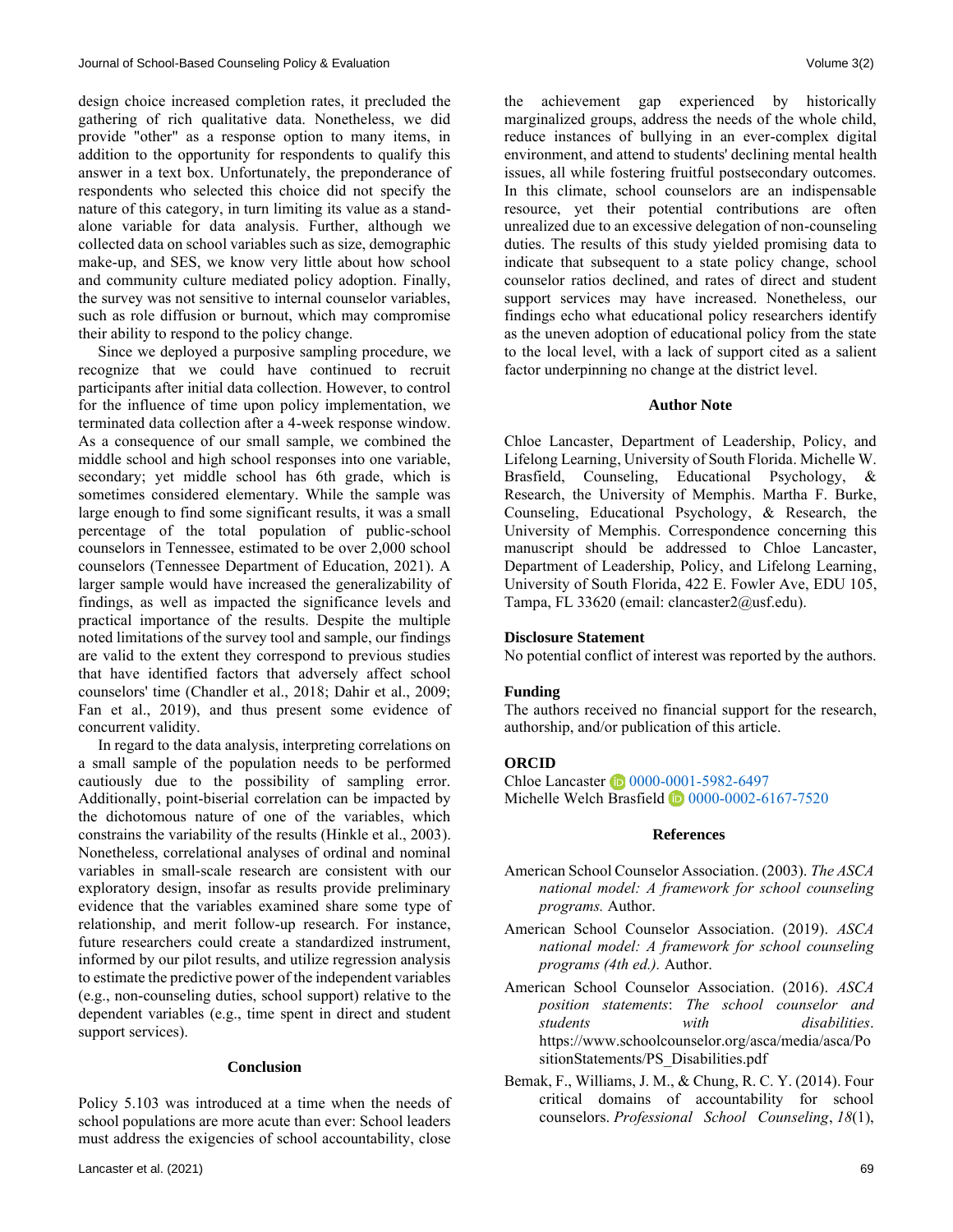100-110.

## <https://doi.org/10.1177/2156759X0001800101>

- Brown, M. H., Lenares-Solomon, D., & Deaner, R. G. (2019). Every student succeeds Act: A call to action for school counselors. *Journal of Counselor Leadership and Advocacy*, *6*(1), 86-96. <https://doi.org/10.1080/2326716X.2018.1557574>
- Campbell, C. A., & Dahir, C. A. (1997). *The national standards for school counseling programs.* American School Counseling Association.
- Carey, J., & Dimmitt, C. (2012). School counseling and student outcomes: Summary of six statewide studies. *Professional School Counseling, 16*(2), 146-153. [https://doi.org/10.1177/2156759X0001600204](https://doi.org/10.1177%2F2156759X0001600204)
- Carey, J. C. & Martin, I. (2017). Policy research on schoolbased counseling in the United States: Establishing a policy research agenda. In J.C. Carey, Harris, B., Lee, S. M., Aluede, O. (Eds), *International Handbook for Policy Research on School-Based Counseling* (pp. 399-416). Springer International Publishing, doi: 10.1007/978-3-319-58179\_1
- Chandler, J. W., Burnham, J. J., Riechel, M. E. K., Dahir, C. A., Stone, C. B., Oliver, D. F, & Bledsoe, K. G. (2018). Assessing the counseling and non-counseling roles of school counselors. *Journal of School Counseling*, *16*(7).

n7. https://files.eric.ed.gov/fulltext/EJ1182095.pdf

- Cholewa, B., Burkhardt, C., & Hull, M. (2015). Are school counselors impacting underrepresented students' thinking about postsecondary education? A nationally representative study. *Professional School Counseling, 19*(1), 144-154. [https://doi.org/10.5330/1096-2409-](https://doi.org/10.5330%2F1096-2409-19.1.144) [19.1.144](https://doi.org/10.5330%2F1096-2409-19.1.144)
- Colorado Department of Education. (n.d.). *School counselor corps grant program fact sheet.* https://www.cde.state.co.us/postsecondary/sccgpfact-sheet
- Davis, P., Davis, M. P., & Mobley, J. A. (2013). The school counselor's role in addressing the Advanced Placement equity and excellence gap for African American students. *Professional School Counseling, 17*(1), 32-39. [https://doi.org/10.1177/2156759X0001700104](https://doi.org/10.1177%2F2156759X0001700104)
- Dahir, C. A., Burnham, J. J., & Carolyn, S. (2009). Listen to the voices: School counselors and comprehensive school counseling programs. *Professional School Counseling*, *12*(3), 182-192. <https://www.jstor.org/stable/42732775>
- Dimmit, C., & Wilkerson, B. (2012). Comprehensive school counseling in Rhode Island: Access to services and student outcomes. *Professional School Counseling, 16*(2), 125-135.

[https://doi.org/10.1177/2156759X0001600205](https://doi.org/10.1177%2F2156759X0001600205)

Dollarhide, C. T., & Lemberger, M. E. (2006). "No Child Left Behind": Implications for school counselors. *Professional School Counseling*, *9*(4), 295-304. https://doi.org/10.1177/2156759X0500900402

- Erickson, K., & Quick, N. (2017). The profiles of students with significant cognitive disabilities and known hearing loss. *Journal of Deaf Studies & Deaf Education, 22*(1), 35-48. <https://doi.org/10.1093/deafed/enw052>
- Every Student Succeeds Act of 2015, Pub. L. No. 114-95 § 114 Stat. 1177 (2015-2016) [https://www.congress.gov/114/plaws/publ95/PLAW-](https://www.congress.gov/114/plaws/publ95/PLAW-114publ95.pdf)[114publ95.pdf](https://www.congress.gov/114/plaws/publ95/PLAW-114publ95.pdf)
- Fan, K. Y., Carey, J. C., Martin, I., & He, L. (2019). Activities and role of school-based counselors in the US: A national survey of American counseling association members. *Journal of School-Based Counseling Policy and Evaluation*, *1*(2), 34-50. 5. <https://doi.org/10.25774/8nz2-4y62>
- Faul, F., Erdfelder, E., Lange, A. G., & Buchner, A. (2007). G\*Power 3: A flexible statistical power analysis for the social, behavioral, and biomedical sciences. *Behavior Research Methods, 29,* 175-191. doi: 10.3758/bf03193146
- Fernandez, T., Godwin, A., Doyle, J., Verdin, D., Boone, H., Kirn, A., & Potvin, G. (2016). More comprehensive and inclusive approaches to demographic data collection. *School of Engineering Education Graduate Student Series*. Paper 60. https://docs.lib.purdue.edu/cgi/viewcontent.cgi?ar ticle=1059&context=enegs
- Fowler, F. C. (2013). *Policy studies for educational leaders: An introduction*. Pearson.
- Frey, B. B. (2018). The SAGE encyclopedia of educational research, measurement, and evaluation. SAGE Publications. http://dx.doi.org/10.4135/9781506326139.n266
- Gagnon, D. J., & Mattingly, M. J. (2016). *Most US school districts have low access to school counselors: Poor, diverse, and city school districts exhibit particularly high student-to-counselor ratios*. The Carsey Foundation:

[https://scholars.unh.edu/cgi/viewcontent.cgi?article=](https://scholars.unh.edu/cgi/viewcontent.cgi?article=1285&context=carsey) [1285&context=carsey](https://scholars.unh.edu/cgi/viewcontent.cgi?article=1285&context=carsey)

- Garcia, D. R. (2018). Bridging the research and politics gap to set the policy agenda. In R. Papa & S.W. Amfield (Eds.). *The Wiley Handbook of Educational Policy*  (pp. 73-96). John Wiley & Sons.
- Goodman-Scott, E., Betters-Bubon, J., & Donohue, P. (Eds.). (2019). *The school counselor's guide to multitiered systems of support*. Routledge.
- Goodman-Scott, E., Sink, C., Cholewa, B., Burgess, M. (2018). An ecological view of school counselor ratios and student academic outcomes: A national investigation. Journal of Counseling and investigation. *Journal of Counseling and Development, 96*(10), 388-398. <https://doi.org/10.1002/jcad.12221>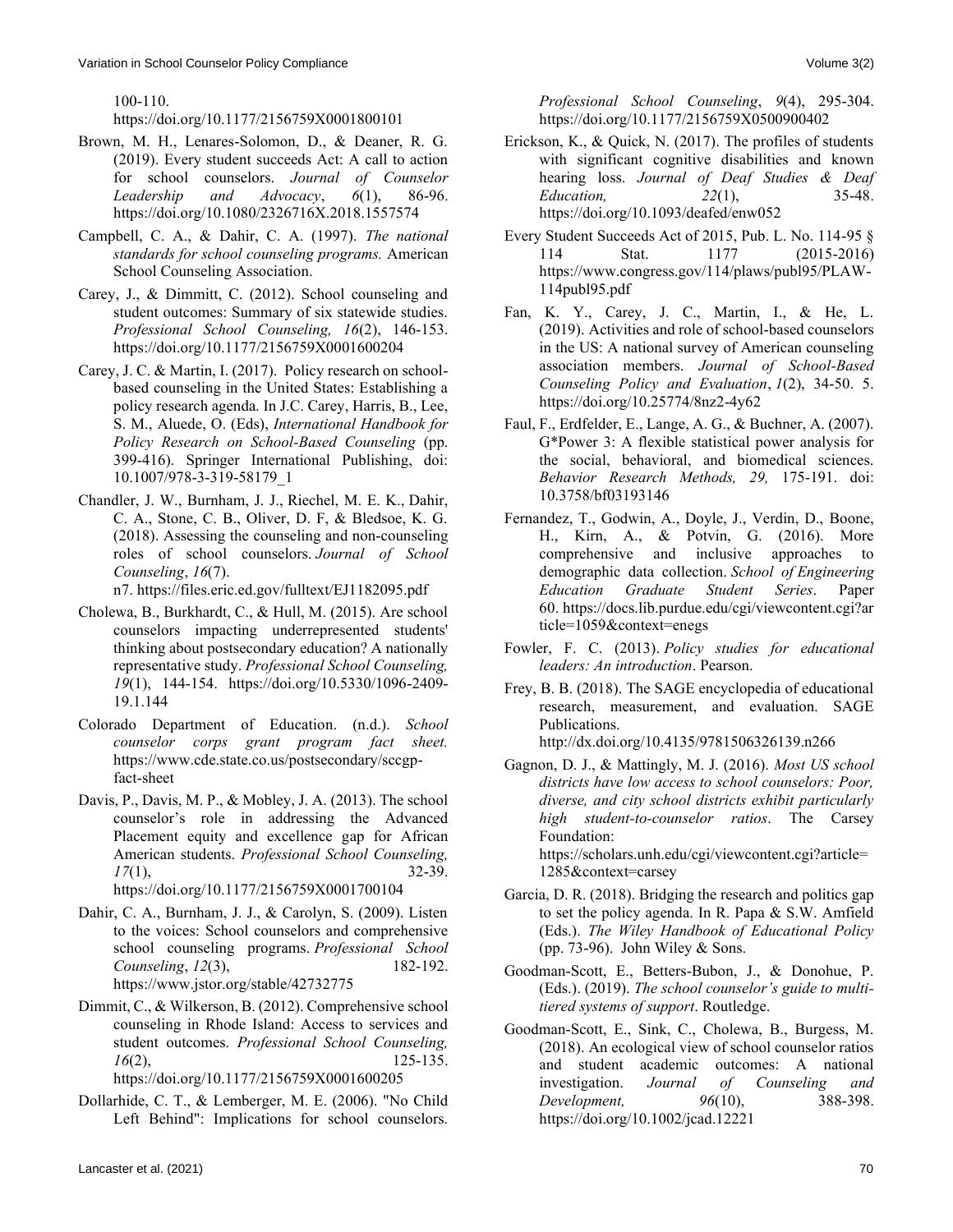- Gysbers, N. C., & Henderson, P. (2012). *Developing and managing your school guidance and counseling program* (5th ed.). American School Counselor Association.
- Hanna, J. (2019). *Outnumbered.* The Harvard Graduate School of Education. https://www.gse .harvard.edu/news/ed/19/08/outnumbered
- H.B. 1729 School counselors; nomenclature; staff time. Commonwealth of Virginia Senate Regular Session, 4, § 22.1-227.1 (2019). [https://lis.virginia.gov/cgi](https://lis.virginia.gov/cgi-bin/legp604.exe?191+sum+HB1729)[bin/legp604.exe?191+sum+HB1729](https://lis.virginia.gov/cgi-bin/legp604.exe?191+sum+HB1729)
- HB 08-1370 School counselor corps grant program. Colorado Sixty-Sixth General Assembly, Second Regular Session (2008). https://www.cde.state.co.us/sites/default/files/docum ents/cdedepcom/download/pdf/legisum08.pdf
- Heck, R. H. (2004). *Studying educational and social policy: Theoretical concepts and research methods*. Routledge.
- Hinkle, D. E., Wiersma, W., & Jurs, S. G. (2003). *Applied statistics for the behavioral sciences* (5th ed.). Houghton Mifflin Company.
- Individuals with Disabilities Education Act, 20 USC § 1400 (2004). [https://sites.ed.gov/idea/statute-chapter-](https://sites.ed.gov/idea/statute-chapter-33/subchapter-i/1400/c/5)[33/subchapter-i/1400/c/5](https://sites.ed.gov/idea/statute-chapter-33/subchapter-i/1400/c/5)
- Irby, B. J., Torres, M. S., & Abdelrahman, N. (2018). Dominant trends in the evolution of K-12 education policy in the United States. In R. Papa & S.W. Amfield (Eds.). *The Wiley Handbook of Educational Policy* (pp. 51-67). John Wiley & Sons.
- Kalkbrenner, M. T. (2021). A practical guide to instrument development and score validation in the social sciences: The MEASURE approach. *Practical Assessment, Research, and Evaluation, 26,*(1). Available online: https://scholarworks.umass.edu/pare/vol26/iss1/1/
- Kotrlik, J. W., Williams, H. A., & Jabor, M. K. (2011). Reporting and interpreting effect size in quantitative agricultural education research. *Journal of Agricultural Education, 52*(1), 132-142. <https://doi.org/10.5032/jae.2011.01132>
- Lapan, R. T., Gysbers, N. C., Bragg, S., & Pierce, M. E. (2012). Missouri professional school counselors: Ratios matter, especially in high-poverty schools. *Professional School Counseling, 16*(2), 108-116. [https://doi.org/10.1177/2156759X0001600207](https://doi.org/10.1177%2F2156759X0001600207)
- Mann, A., Whitaker, A., Torres-Gullien, S., Morton, M., Jordan, H., Coyle, S., & Sun, W. L. (2019). *Cops & no counselors: How the lack of school mental health staff is harming students.* American Civil Liberties Union.

[https://www.aclu.org/sites/default/files/field\\_docume](https://www.aclu.org/sites/default/files/field_document/030419-acluschooldisciplinereport.pdf) [nt/030419-acluschooldisciplinereport.pdf](https://www.aclu.org/sites/default/files/field_document/030419-acluschooldisciplinereport.pdf)

National Association for College Admission Counseling. (2011). *2011 state of college admissions*. Author.

- No Child Left Behind Act of 2001, Pub. L. No. 107-110, 115 Stat. 1425 (2002). [https://www.congress.gov/107/plaws/publ110/PLAW](https://www.congress.gov/107/plaws/publ110/PLAW-107publ110.htm) [-107publ110.htm](https://www.congress.gov/107/plaws/publ110/PLAW-107publ110.htm)
- National Association of College Admission Counselors (2019). *State-by-state student-to-counselor ratio report.* [https://www.nacacnet.org/news-](https://www.nacacnet.org/news--publications/research/state-by-state-student-to-counselor-ratio-report2/) [publications/research/state-by-state-student-to](https://www.nacacnet.org/news--publications/research/state-by-state-student-to-counselor-ratio-report2/)[counselor-ratio-report2/](https://www.nacacnet.org/news--publications/research/state-by-state-student-to-counselor-ratio-report2/)
- Parzych, J., Donohue, P., Gaesser, A., & Chiu, M. (2019). *Measuring the impact of school counselor ratios on student outcomes.* ASCA Research Report. [https://www.schoolcounselor.org/asca/media/asca/Pu](https://www.schoolcounselor.org/asca/media/asca/Publications/Research-Release-Parzych.pdf) [blications/Research-Release-Parzych.pdf](https://www.schoolcounselor.org/asca/media/asca/Publications/Research-Release-Parzych.pdf)
- Perusse, R., Goodnough, G. E., Donegan, J., & Jones, C. (2004). Perceptions of school counselors and school principals about the national standards for school counseling programs and the transforming school counseling initiative. *Professional School Counseling, 7*(3), 152-161. <https://www.jstor.org/stable/42732557>
- Rallis, S. F., & Carey, J. C. (2017). Introduction to policy research in school-based counseling. In J.C. Carey, Harris, B., Lee, S. M., Aluede, O. (Eds), *International Handbook for Policy Research on School-Based Counseling* (pp. 3-10). Springer International Publishing.
- Rea, L. M., & Parker, R. A. (1992). *Designing and conducting survey research: A comprehensive guide*. Jossey-Bass Publishers.
- Savitz-Romer, M. (2019). *Fulfilling the promise: Reimagining school counseling to advance student success*. Harvard Education Press.
- Section 504 of the [Rehabilitation Act of 1973,](https://en.wikipedia.org/wiki/Rehabilitation_Act_of_1973) Pub. L. No. 93-112, 87 Stat. 394 (1973).
- SB 7030- Implementation of legislative recommendations of the Marjory Stoneman Douglas high school public safety commission. Reg. Sess. (FL, 2019). [https://www.flsenate.gov/Session/Bill/2019/0](https://www.flsenate.gov/Session/Bill/2019/07030) [7030](https://www.flsenate.gov/Session/Bill/2019/07030)
- SB 199-School Counseling Improvement Act-190. (AR, 2019). [http://dese.ade.arkansas.gov/public/userfiles/Learnin](http://dese.ade.arkansas.gov/public/userfiles/Learning_Services/Guidance_School_Counseling/ACT_190_The_School_Counseling_Improvement_Act_of_2019.pdf) [g\\_Services/Guidance\\_School\\_Counseling/ACT\\_190](http://dese.ade.arkansas.gov/public/userfiles/Learning_Services/Guidance_School_Counseling/ACT_190_The_School_Counseling_Improvement_Act_of_2019.pdf) The School Counseling Improvement Act of 20
- Studer, J. R. (2015). *The essential school counselor in a changing society.* Sage Publications.

[19.pdf](http://dese.ade.arkansas.gov/public/userfiles/Learning_Services/Guidance_School_Counseling/ACT_190_The_School_Counseling_Improvement_Act_of_2019.pdf)

- Swedberg, R. (2020). Exploratory research. In C. Elman, J. Gerring, & J. Mahoney (Eds.), *The Production of Knowledge: Enhancing Progress in Social Science (pp. 17-37)*. Cambridge University Press.
- Tennessee Comptroller of the Treasury. (n.d.). *Basic Education Program (BEP).*  [https://www.tn.gov/content/dam/tn/stateboardofeduc](https://www.tn.gov/content/dam/tn/stateboardofeducation/documents/bepcommitteeactivities/2019-bep/BEPHandbook%20revised%20September%202018.pdf) [ation/documents/bepcommitteeactivities/2019-](https://www.tn.gov/content/dam/tn/stateboardofeducation/documents/bepcommitteeactivities/2019-bep/BEPHandbook%20revised%20September%202018.pdf)